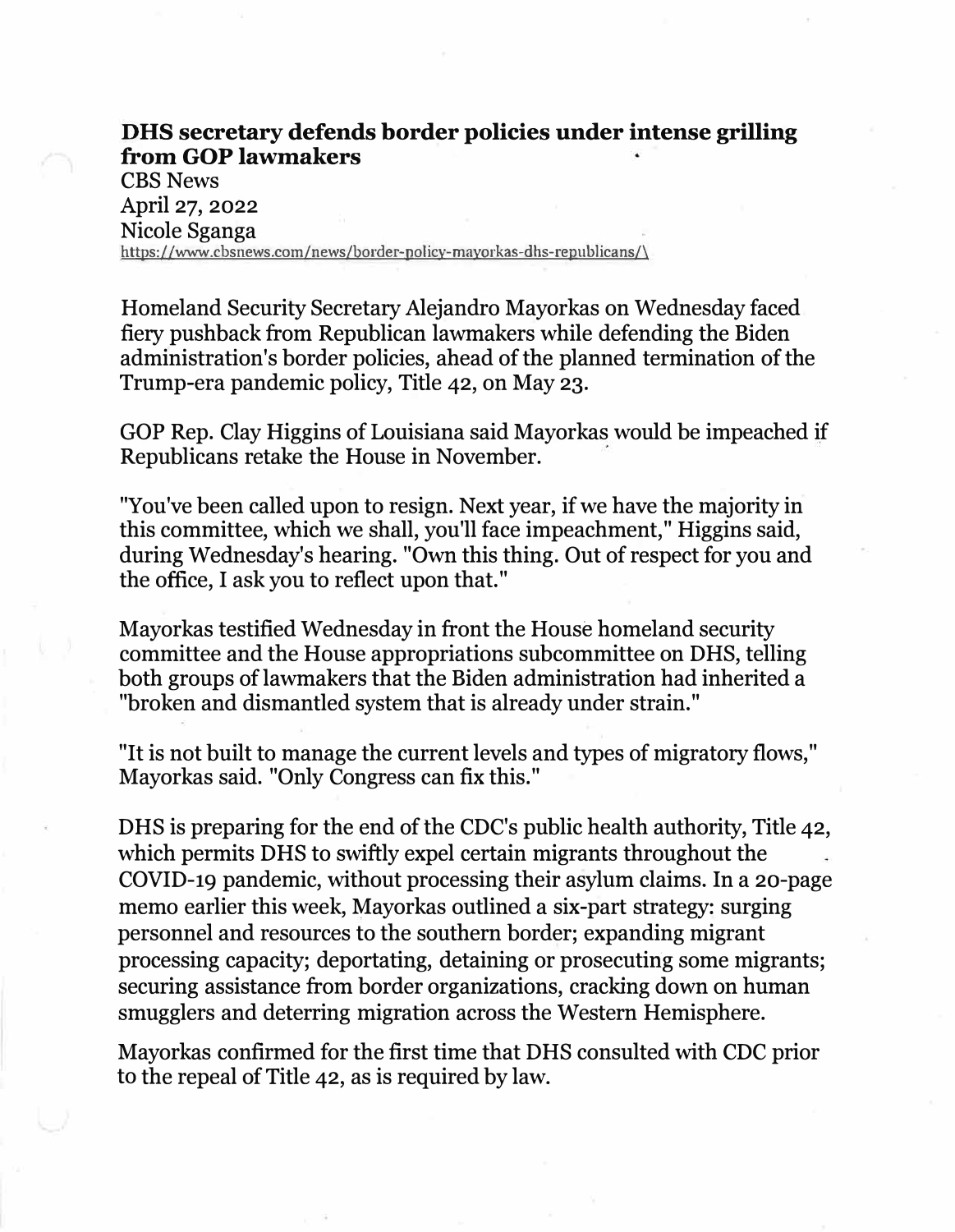"The bounds of my consultation that I provided data to the CDC were with respect to the number of encounters, the number of individuals that a border patrol facility can house, how many people we were housing at a particular time and data with respect to what we were experiencing at the border," Mayorkas clarified. "I am not a public health expert, nor did I provide public health advice."

Democratic Rep. Elissa Slotkin of Michigan, meanwhile, took rare aim at her own party, in addition to GOP leadership, for the bipartisan failure to pass immigration reform. Slotkin, a former CIA officer and Pentagon official, called the Southwest border "the last resort to protect ourselves."

"Until we get at the root of the problem, we are going to have year after year of these horrible pictures of our border officials having to be overwhelmed and of migrants seeking a better life living in bad conditions," Slotkin continued. "Two years ago, every one of us on this committee voted on a \$4.5 billion supplemental. We sent active-duty military to the border, in addition to the Guard, and we put people in cages and separated them from their children in order to make border policy something different than it was," she continued, citing the Trump-era policy of separating families. "Now we allow people to come into the country, and they go off, and we have no idea whether they're ever going to show up in a courtroom again. Neither of those policies makes any sense."

Mayorkas added Wednesday that he has greenlit approximately 68 border· wall projects, using the \$2.5 billion previously appropriated by Congress under the Trump administration to construct a barrier along the U.S. Mexico border.

"And we are well aware of our responsibility to spend the funds that have been appropriated to the wall," Mayorkas said at a House subcommittee hearing. "And we are undertaking an analysis of how most effectively to do so while honoring the president's commitment. We are dedicated to spending those funds in a way that enhances safety and security."

Mayorkas testified for more than two hours before the House Appropriations Department of Homeland Security subcommittee hearing. His testimony continued in the afternoon.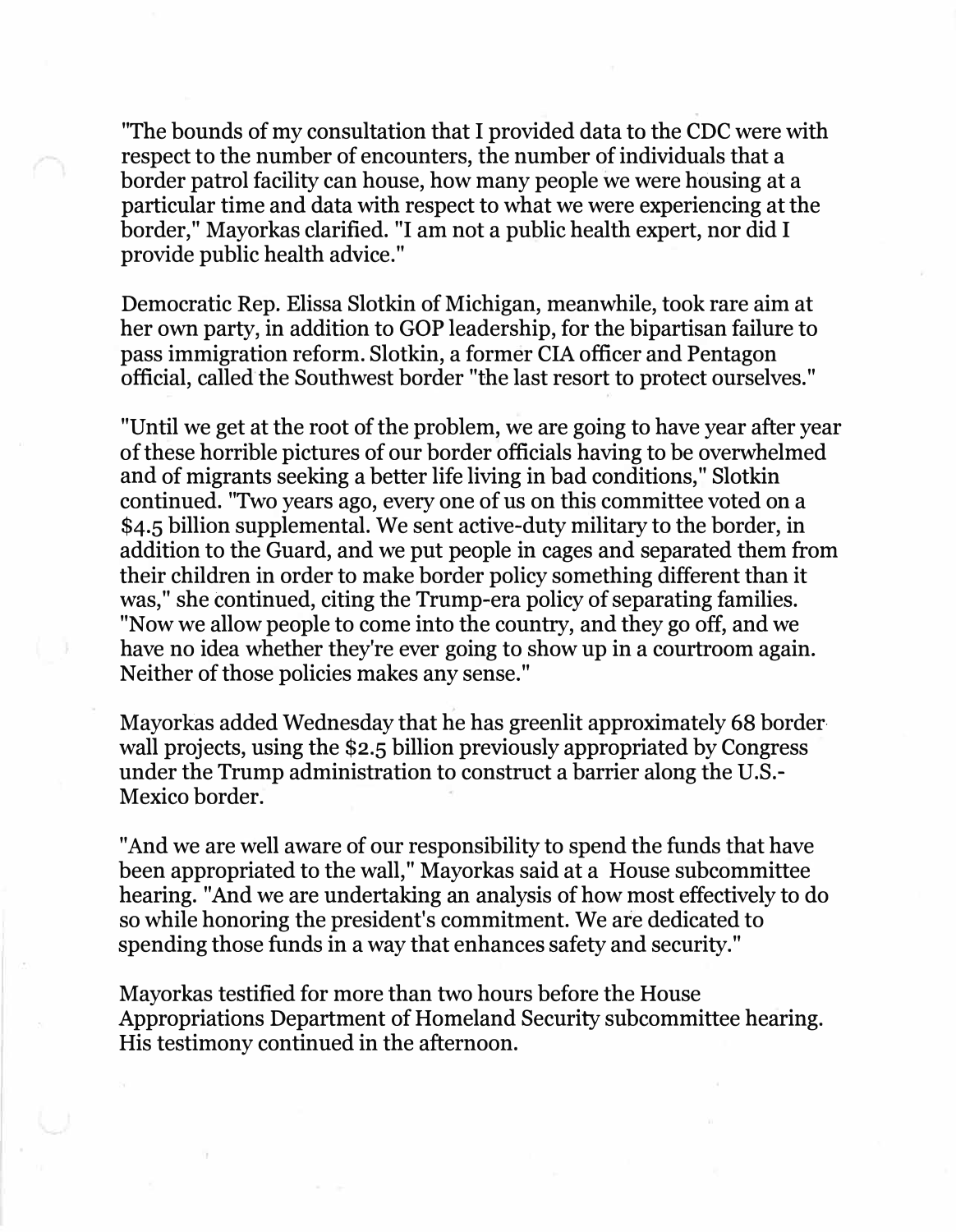The secretary said the majority of border wall projects rest in the jurisdiction of the Army Corps of Engineers. But Mayorkas told lawmakers that the cost of discontinuing DRS-controlled border wall projects is approximately \$72 million.

Republican Rep. John Rutherford of Florida pressed Mayorkas about what has changed DHS policy since the announced termination of Title 42.

"I think if you ask probably two-thirds of the country, they'll tell you, the border is not secure," Rutherford said. "And so my question is, now we're about to lift Title 42. And I don't hear a plan to address that. These things, you've already implemented. These things are there now. What is going to change in response to Title 42?"

Mayorkas responded urgently, but without much detail: "We are preparing, and have been preparing. We are implementing our plans. We are building further. We are intensifying our efforts. We are increasing our efforts and enhancing them. We are not done."

Amid reports that Immigration and Customs Enforcement (ICE) and Customs and Border Protection (CBP) could run out of money by July, Mayorkas told the House Appropriations Committee that DHS is preparing to reprogram funds, but has not yet requested additional resources.

"We are also preparing  $-$  should reprogramming not be sufficient  $-$  to request the supplemental," Mayorkas told lawmakers. "We have not reached that point. We are going to try to avoid that to the best of our abilities."

Rep. Henry Cuellar, who represents a border district in South Texas, grilled Mayorkas on his allegations of a broken immigration system and pressed the secretary on why he has not followed the Obama administration's precedent of loudly broadcasting consequences for illegal entry.

"If I take you back to Secretary Jeh Johnson and Obama, they were able to treat the migrants with respect and dignity, but at the same time, when the law said you got to send them back, they sent them back," Cuellar said. "In fact, I worked with Secretary Johnson on showing images of people being returned to Honduras and the first lady being there. Now it's like we're afraid to show images of people going back. Y'all deport hundreds and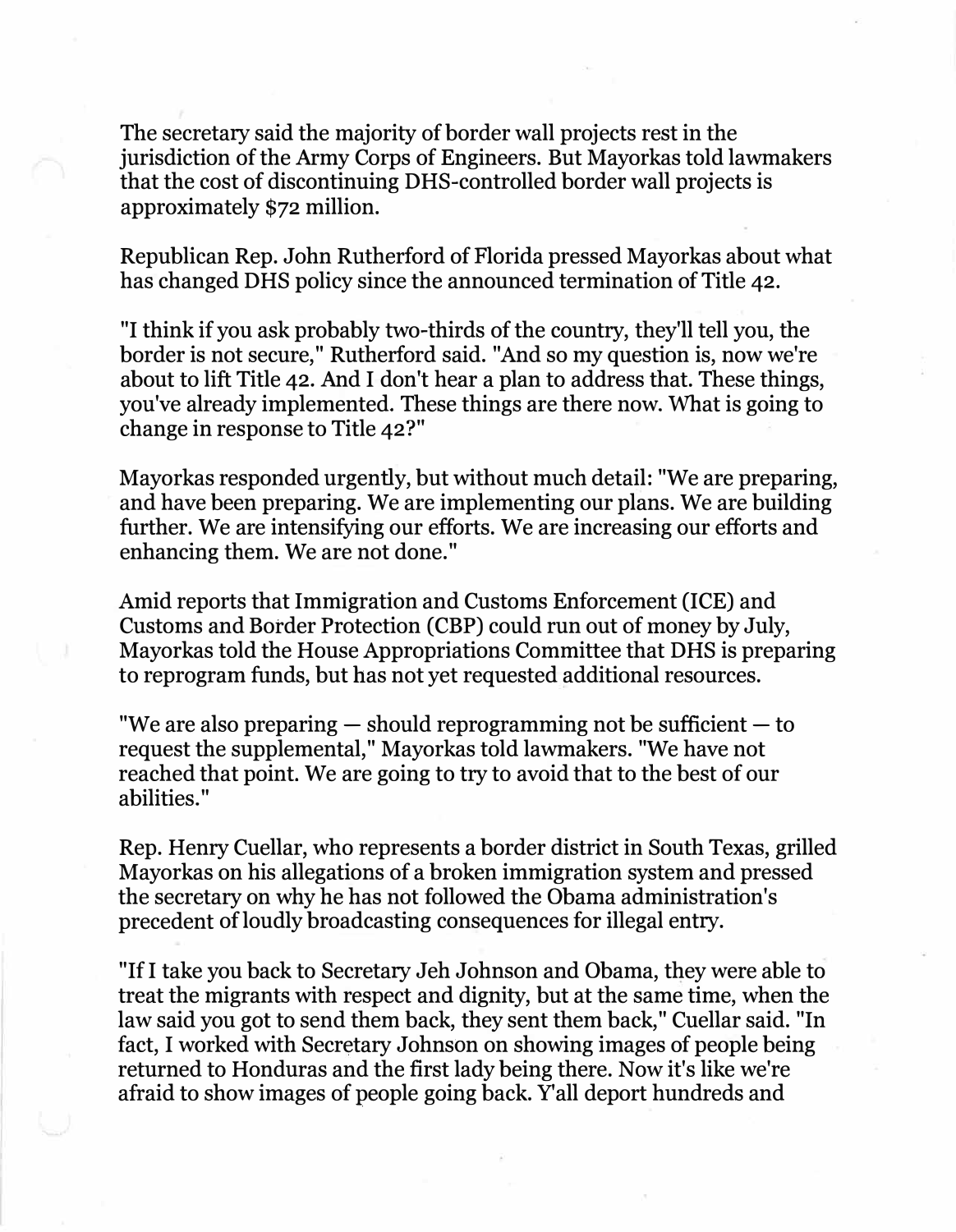hundreds and hundreds of thousands of people, but all we see is images of people coming into the United States and no images of people going back, when the law has to be enforced. And on top of that, there are over 1 million final deportation orders that have still not been executed, plus the 1.6 million people are still waiting on immigration."

Mayorkas reminded the congressman that he served as Johnson's deputy, adding that he wanted to put any "misimpressions" to rest.

"We are indeed communicating robustly in throughout the region in the countries of origin with respect to the removals, that we have effected and the consequence regime that we have imposed upon individuals who have crossed into our country who have been encountered at the border, who have no legal claim for relief here in the United States," said Mayorkas. "So we are very robustly communicating those removals and those consequences."

Probed on efforts to vaccinate migrants entering U.S. custody, Mayorkas said DHS is "gearing forward to meet the objective of vaccinating up to 6,000 migrants a day, in more than 20 facilities across the border," but he declined to say how many asylum-seekers and detainees had been vaccinated thus far.

Asked about the Biden administration's limited court-ordered implementation of the "Remain in Mexico" protocols, Mayorkas echoed his outspoken opposition to the Trump-era policy, referencing a Human Rights First report of 1,500 kidnappings, murders, instances of torture and other attacks against migrants enrolled in the program.

The Supreme Court heard oral arguments on Tuesday in a case that could determine whether the Biden administration can terminate the "Remain in Mexico" policy, which was first implemented under former President Donald Trump and requires migrants arriving at the southern border to wait outside the U.S. for their asylum hearings.

According to Mayorkas, and as outlined in DHS' budget proposal, the department has requested "funding for more than 300 more border patrol agents." Mayorkas noted DHS has also "requested funding for full time case processing personnel. And we look forward to and hope for this committee's support."